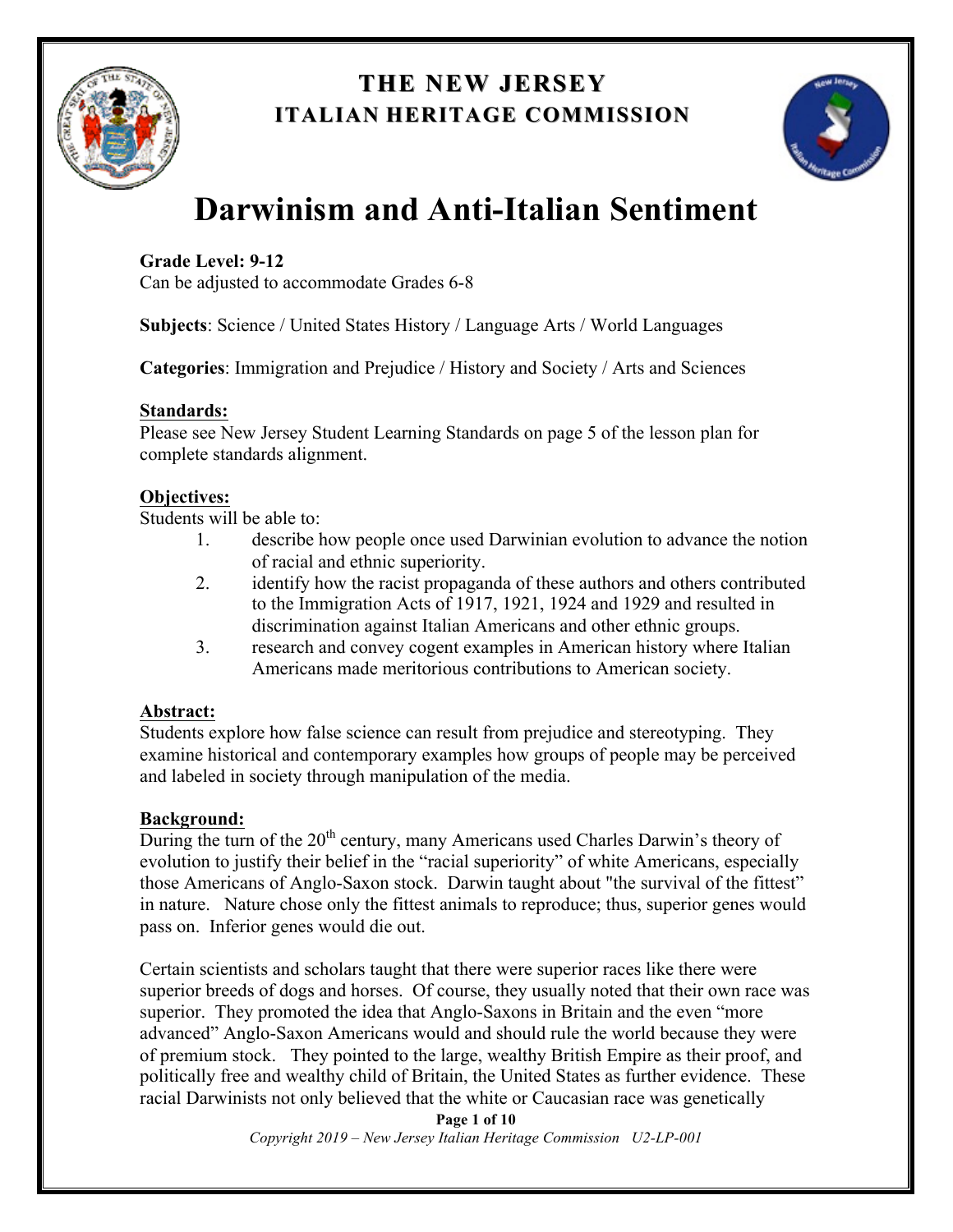superior to nonwhite races, they taught that some branches of the white race were superior and other branches were inferior, especially those of darker complexion. Scientists even outlined hierarchies of levels of superiority for high school and college textbooks, with the Anglo-Saxons and Nordics on the top.

Below are three examples of this type of belief. These men were frightened that a multitude of Italians, particularly swarthy southern Italians, would come to the United States and dilute the "superior" Anglo-American gene pool. Some also worried that Italians would mix with African Americans and create a "fiery" generation who would not stand for a second-class status in America

#### **Procedures:** (2 activities)

- I. Have students read the three excerpts on the worksheet.
- II. Have students point out where the authors' presented misinterpretations and erroneous explanations of Darwin's theory of evolution.
	- A. Have students list reasons why this theory is so wrongfully applied to races.
	- B. Have students list modern and historical examples that will easily refute these arguments.
		- 1. *Students could point out that both an Italian American and an African American sit on the United States Supreme Court.*
	- C. Instruct students to write a persuasive paragraph using their research to refute the use of Darwin's Theory of Evolution to support racial supremacy.

#### **Or**

- I. Ask students why writings and beliefs espoused in these excerpts helped cause the Immigration Acts of 1917, 1921, 1924, and 1929 to be enacted?
	- A. Have students create a graphic organizer chart.
	- B. They will list reasons the authors used to argue against immigration.
- II. Have students research 5 Italian Americans who made great contributions to American society.
	- A. Ask students to refute each point in their graphic chart, by using examples of praiseworthy Italian American accomplishments.
	- B. Ask students to write an open letter from the future to these authors.
		- 1. Instruct students to not be uncivil in their responses.
		- 2. Tell them to use reasoned arguments and give factual evidence in their letters to refute the authors' arguments.

#### **Assessment:**

For the first activity-- Assess the paragraph by using the *New Jersey Registered Holistic Writing Rubric* for scoring.

For the second activity-- Teachers will read the students' lists, and/or letters to evaluate

**Page 2 of 10** *Copyright 2019 – New Jersey Italian Heritage Commission U2-LP-001*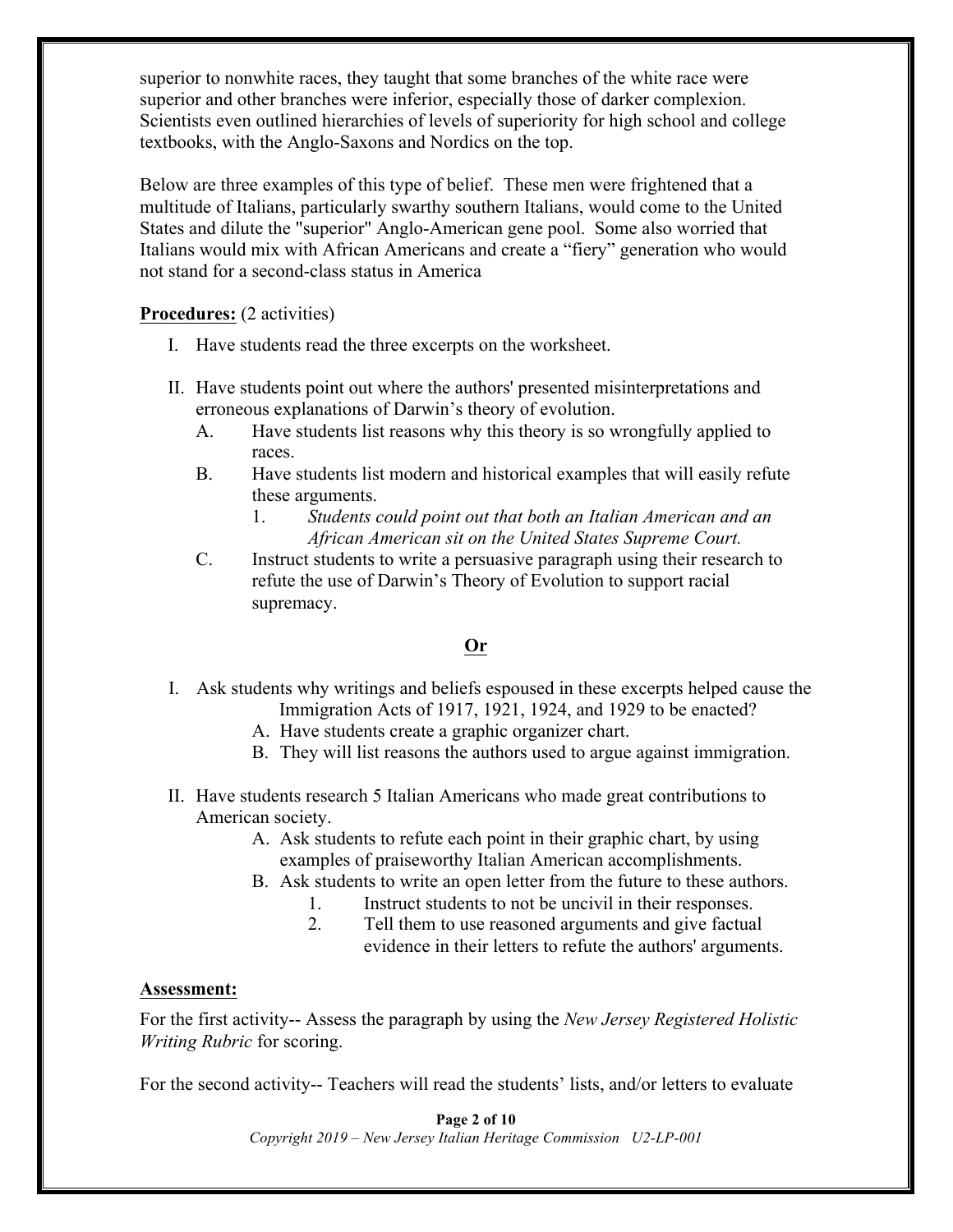their comprehension of the objectives. Teachers should make a checklist to evaluate the students' graphs and letters. Teachers should also use the New Jersey Reading Rubric to assess students' comprehension of the excerpts.

#### **Resource:**

Bruno Leone, editor. *Immigration: Opposing Views*. San Diego: Green Haven Press, 1992.

> **Page 3 of 10** *Copyright 2019 – New Jersey Italian Heritage Commission U2-LP-001*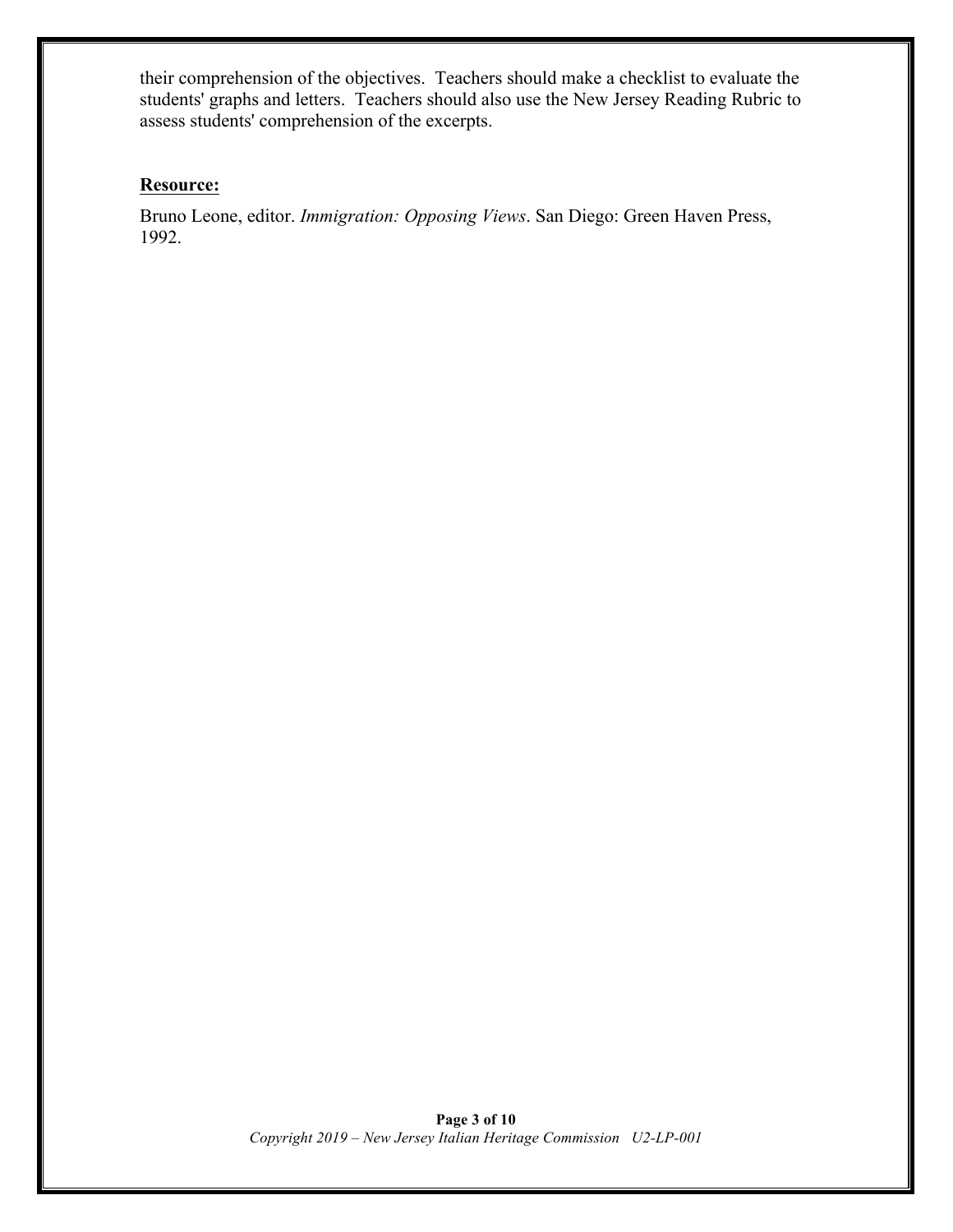## **Supplemental Information** Darwinism and Anti-Italian Sentiment

## **Excerpt One**

In a 1912 article in the *North American Review,* Prescott F. Hall of the Immigration Restriction League wrote that immigrants brought with them "... political and social institutions very different from ours [Americans]. The Southern Italian, which constitutes the largest element in our present immigration, is one of the most mixed races in Europe and is partly African, owing to the Negroid migration from Carthage [who were really Semitic Phoenicians] to Italy. . . . The Negro strain in the South Italians has already been mentioned . . . What would happen if a large Mediterranean [Italian] population should be colonized in our Southern States and should inbreed with the Negro population it finds there? This is not an imaginary possibility, for the dark-skinned races are more likely to settle in the southern part of the country. . . . Let us suppose that some inbreeding with the Negro takes place. Will the descendents of the emotional, fiery Italians submit to the social judgment that a man with a sixteenth or a thirty-second part of Negro blood is a colored man who must occupy a position socially, if not politically inferior.

## **Excerpt Two**

In 1916 Madison Grant, author of *The Passing of a Great Race* told his readers the highly evolved American people would become a diluted race, once new immigrants came into the United States and started to intermarry with Americans. He claimed that European leaders had taken the "... opportunity to unload upon careless, wealthy, and hospitable America the sweepings of their jails and asylums. The result was that the new immigration . . . contained a large and increasing number of the weak, the broken and the mentally crippled of all races drawn from the lowest stratum of the Mediterranean [southern Italy and Sicily] basin. . . . These immigrants adopt the language of the native [born] American, they wear his clothes, they steal his name and they are beginning to take his woman, but they seldom adopt his religion [Protestant Christianity] or understand his ideals."

## **Excerpt Three**

In a 1920 book, "*The Rising Tide of Color Against White World Supremacy*, Lothrop Stoodard warned against allowing immigrants into the country. He divided the White Race into three branches, the Nordic (blonde, blue-eyed English and Northern Germanics) the Alpines (stocky, brown- haired Austrian Germans, Swiss, etc,) and the Mediterranean (Southern Italians and Sicilians). He ranked the Mediterraneans as the most inferior branch of the White Race and warned against allowing them and immigrants of color into the United States. He worried that Mediterraneans would mix with Americans and, "Hence, when a highly specialized stock (superior white branches) interbreeds with a different stock (lower white branches or with people of color), the newer less stable, specialized characters are bred out, the variation, no matter how great its potential value to human evolution, being *irretrievably lost* [author's emphasis]*.*

> **Page 4 of 10** *Copyright 2019 – New Jersey Italian Heritage Commission U2-LP-001*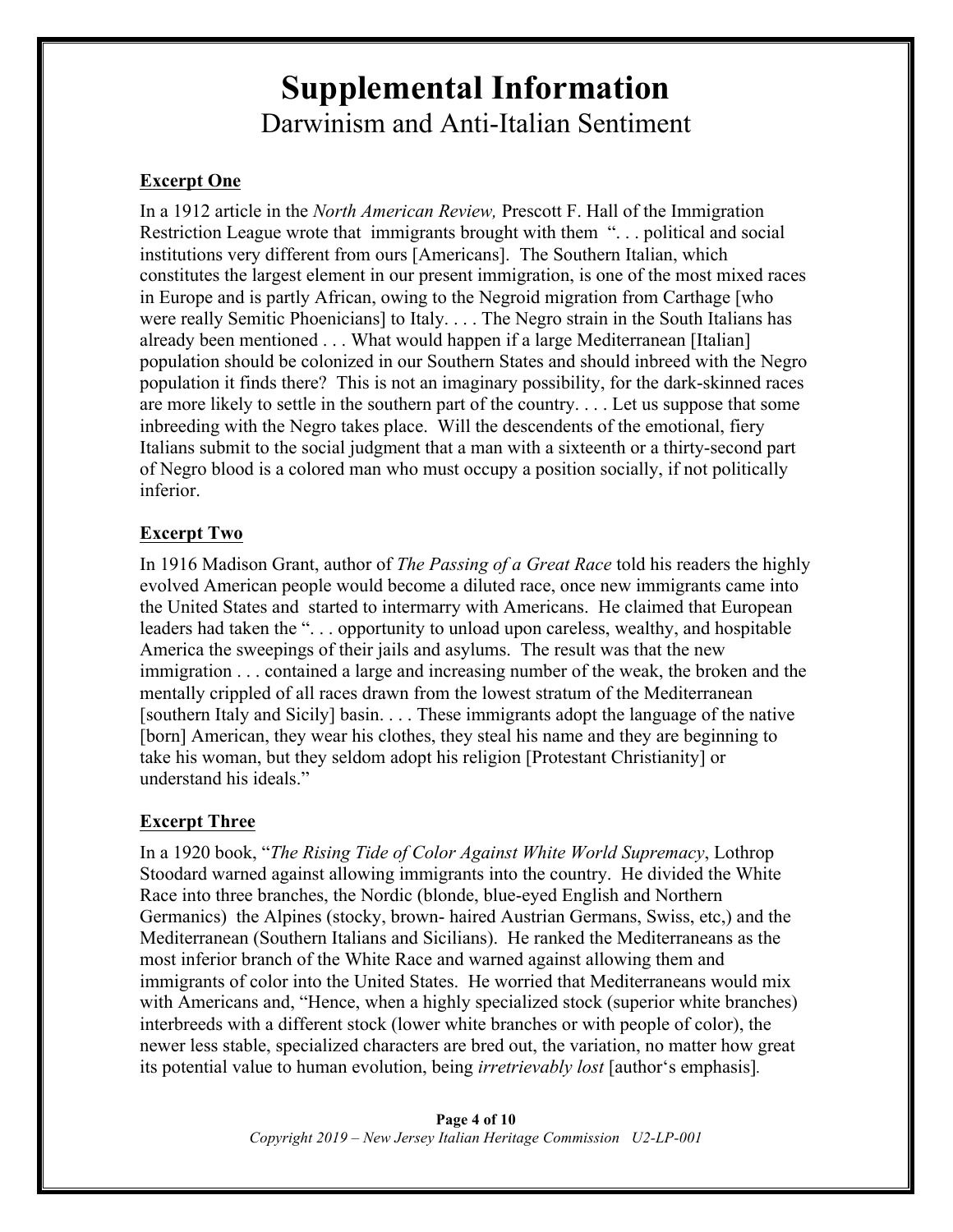## **New Jersey Student Learning Standards Social Studies**

6.1.12.D.3.b Explain how immigration intensified ethnic and cultural conflicts and complicated the forging of a national identity.

6.1.12.A.8.c Relate social intolerance, xenophobia, and fear of anarchists to government policies restricting immigration, advocacy, and labor organizations.

## **English Language Arts**

RI.9-10.1 Accurately cite strong and thorough textual evidence, (e.g., via discussion, written response, etc.) and make relevant connections, to support analysis of what the text says explicitly as well as inferentially, including determining where the text leaves matters uncertain.

RI.9-10.2 Determine a central idea of a text and analyze how it is developed and refined by specific details; provide an objective summary of the text.

RI.9-10.4 Determine the meaning of words and phrases as they are used in a text, including figurative, connotative, and technical meanings; analyze the cumulative impact of specific word choices on meaning and tone (e.g., how the language of a court opinion differs from that of a newspaper).

RI.9-10.6 Determine an author's point of view or purpose in a text and analyze how an author uses rhetorical devices to advance that point of view or purpose

RI.9-10.7 Analyze various perspectives as presented in different mediums (e.g., a person's life story in both print and multimedia), determining which details are emphasized in each account.

RI.9-10.8 Describe and evaluate the argument and specific claims in a text, assessing whether the reasoning is valid and the evidence is relevant and sufficient; identify false statements and reasoning.

RI.11-12.1 Accurately cite strong and thorough textual evidence, (e.g., via discussion, written response, etc.), to support analysis of what the text says explicitly as well as inferentially, including determining where the text leaves matters uncertain.

RI.11-12.2 Determine two or more central ideas of a text, and analyze their development and how they interact to provide a complex analysis; provide an objective summary of the text.

RI.11-12.4 Determine the meaning of words and phrases as they are used in a text, including figurative, connotative, and technical meanings; analyze how an author uses and refines the meaning of a key term or terms over the course of a text (e.g., how Madison defines faction in Federalist No. 10).

**Page 5 of 10** *Copyright 2019 – New Jersey Italian Heritage Commission U2-LP-001*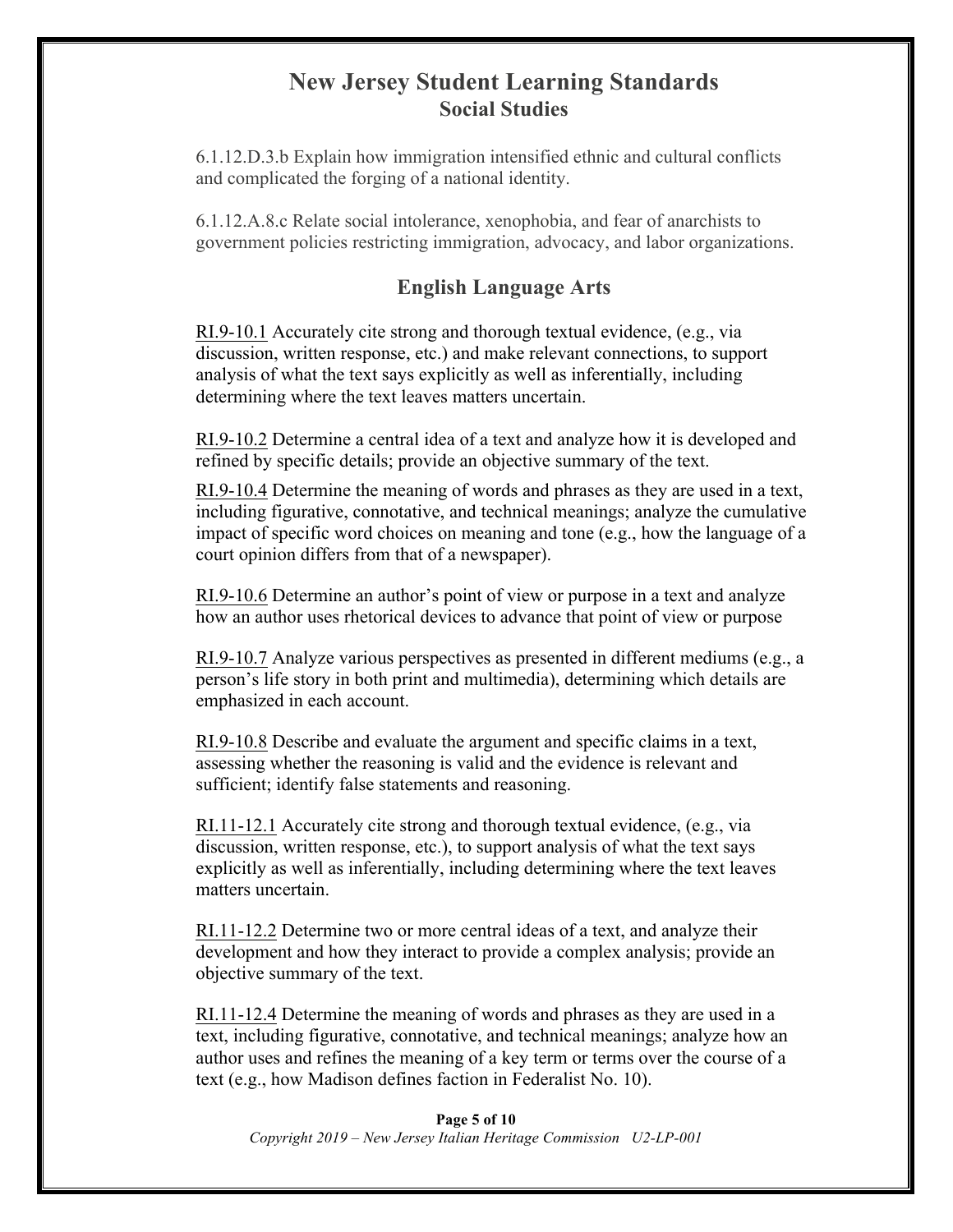RI.11-12.6 Determine an author's point of view or purpose in a text in which the rhetoric is particularly effective, analyzing how style and content contribute to the power, persuasiveness or beauty of the text.

RI.11-12.7 Integrate and evaluate multiple sources of information presented in different media or formats (e.g., visually, quantitatively) as well as in words in order to address a question or solve a problem.

RI.11-12.8 Describe and evaluate the reasoning in seminal U.S. and global texts, including the application of constitutional principles and use of legal reasoning (e.g., in U.S. Supreme Court majority opinions and dissents) and the premises […]

W.9-10.1 Write informative/explanatory texts to examine and convey complex ideas, concepts, and information clearly and accurately through the effective selection, organization, and analysis of content.

W.9-10.1.a. Introduce a topic; organize complex ideas, concepts, and information to make important connections and distinctions; include formatting (e.g., headings), graphics (e.g., figures, tables), and multimedia when useful to aiding comprehension.

W.9-10.1.b. Develop the topic with well-chosen, relevant, and sufficient facts, extended definitions, concrete details, quotations, or other information and examples appropriate to the audience's knowledge of the topic.

W.9-10.1.c. Use appropriate and varied transitions to link the major sections of the text, create cohesion, and clarify the relationships among complex ideas and concepts.

W.9-10.1.d. Use precise language and domain-specific vocabulary to manage the complexity of the topic.

W.9-10.1.e. Establish and maintain a style and tone appropriate to the audience and purpose (e.g. formal and objective for academic writing) while attending to the norms and conventions of the discipline in which they are writing.

W.9-10.1.f. Provide a concluding paragraph or section that supports the argument presented (e.g., articulating implications or the significance of the topic).

W.9-10.3 Write narratives to develop real or imagined experiences or events using effective technique, well-chosen details, and wellstructured event sequences.

W.9-10.3.a. Engage and orient the reader by setting out a problem, situation, or observation, establishing one or multiple point(s) of view, and introducing a narrator and/or characters; create a smooth progression of experiences or events.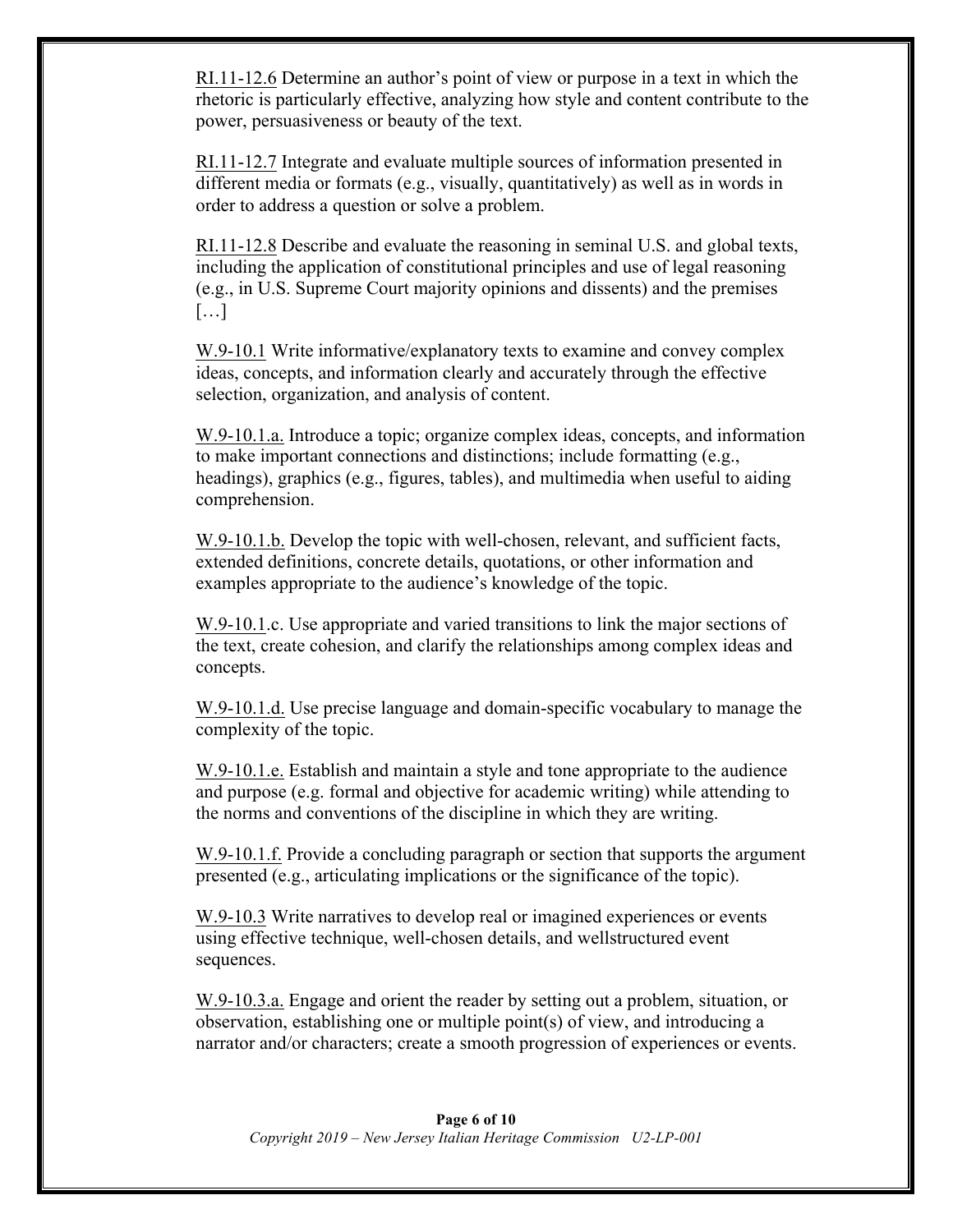W.9-10.3.e. Provide a conclusion that follows from and reflects on what is experienced, observed, or resolved over the course of the narrative.

W.9-10.4 Produce clear and coherent writing in which the development, organization, and style are appropriate to task, purpose, and audience. (Gradespecific expectations for writing types are defined in standards 1–3 above.)

W.9-10.5 Develop and strengthen writing as needed by planning, revising, editing, rewriting, trying a new approach, or consulting a style manual (such as MLA or APA Style), focusing on addressing what is most significant for a specific purpose and audience. (Editing for conventions should demonstrate command of Language standards 1–3 up to and including grades 9–10).

W.9-10.7 Conduct short as well as more sustained research projects to answer a question (including a self-generated question) or solve a problem; narrow or broaden the inquiry when appropriate; synthesize multiple sources on the subject, demonstrating understanding of the subject under investigation.

W.9-10.8 Gather relevant information from multiple authoritative print and digital sources, using advanced searches effectively; assess the usefulness of each source in answering the research question; integrate information into the text selectively to maintain the flow of ideas, avoiding plagiarism and following a standard format for citation (MLA or APA Style Manuals).

W.9-10.9 . Draw evidence from literary or nonfiction informational texts to support analysis, reflection, and research..

W.9-10.9a Apply grades 9–10 Reading standards to literature (e.g., "Analyze how an author draws on and transforms source material in a specific work [e.g., how Shakespeare treats a theme or topic from Ovid or the Bible or how a later author draws on a play by Shakespeare]").

W.9-10.9b Apply grades 9–10 Reading standards to literary nonfiction (e.g., "Delineate and evaluate the argument and specific claims in a text, assessing whether the reasoning is valid and the evidence is relevant and sufficient; identify false statements and fallacious reasoning").

W.11-12.1 Write informative/explanatory texts to examine and convey complex ideas, concepts, and information clearly and accurately through the effective selection, organization, and analysis of content.

W.11-12.1.a. Introduce a topic; organize complex ideas, concepts, and information so that each new element builds on that which precedes it to create a unified whole; include formatting (e.g., headings), graphics (e.g., figures, tables), and multimedia when useful to aiding comprehension.

W.11-12.1.b. Develop the topic thoroughly by selecting the most significant and relevant facts, extended definitions, concrete details, quotations, or other information and examples appropriate to the audience's knowledge of the topic.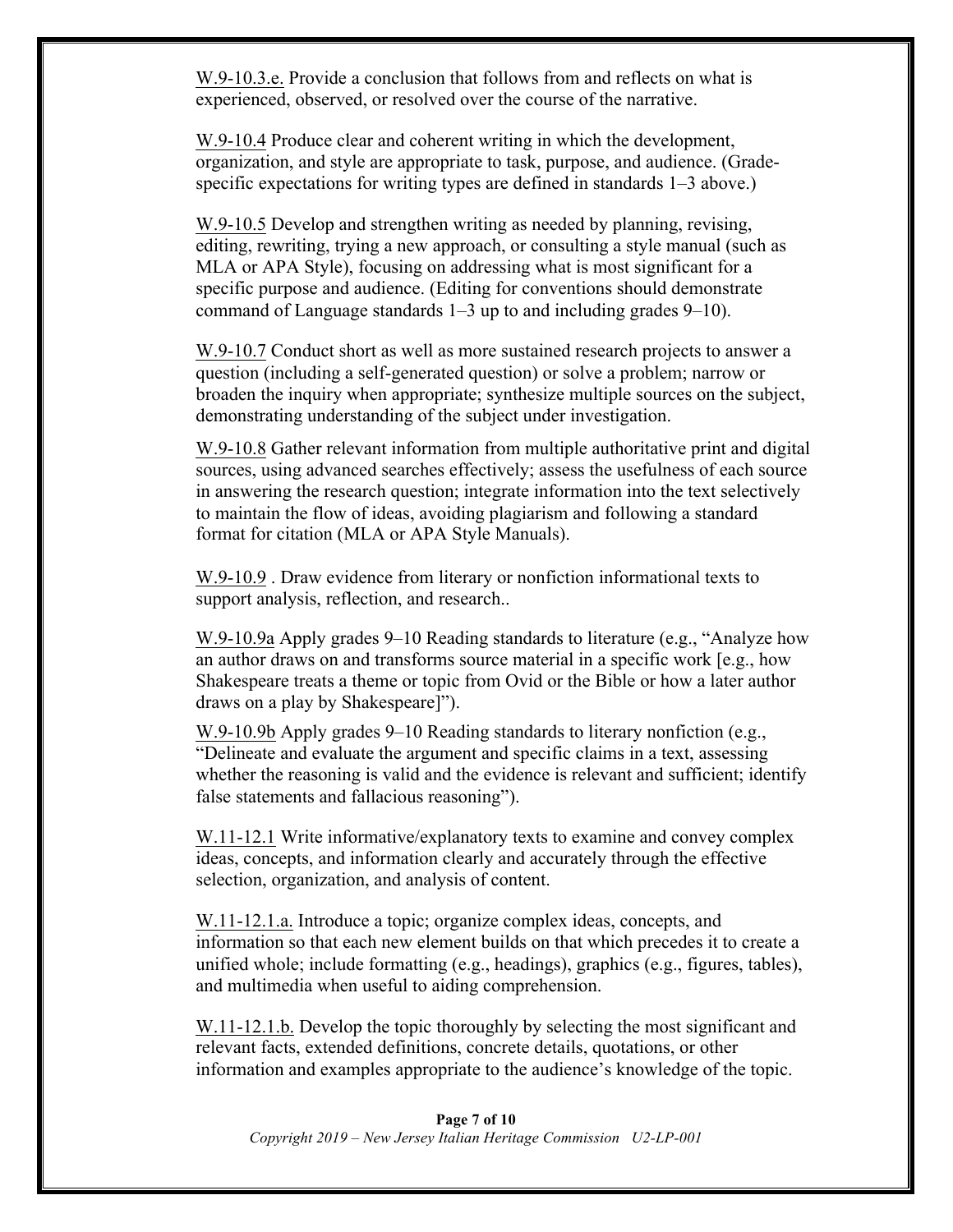W.11-12.1.c. Use appropriate and varied transitions and syntax to link the major sections of the text, create cohesion, and clarify the relationships among complex ideas and concepts.

W.11-12.1.d. Use precise language, domain-specific vocabulary, and techniques such as metaphor, simile, and analogy to manage the complexity of the topic.

W.11-12.1.e. Establish and maintain a style and tone appropriate to the audience and purpose (e.g. formal and objective for academic writing) while attending to the norms and conventions of the discipline in which they are writing.

W.11-12.1.f. Provide a concluding paragraph or section that supports the argument presented (e.g., articulating implications or the significance of the topic).

W.11-12.3 Write narratives to develop real or imagined experiences or events using effective technique, well-chosen details, and well-structured event sequences.

W.11-12.3a Engage and orient the reader by setting out a problem, situation, or observation and its significance, establishing one or multiple point(s) of view, and introducing a narrator and/or characters; create a smooth progression of experiences or events.

W.11-12.3e Provide a conclusion that follows from and reflects on what is experienced, observed, or resolved over the course of the narrative.

W.11-12.4 Produce clear and coherent writing in which the development, organization, and style are appropriate to task, purpose, and audience. (Gradespecific expectations for writing types are defined in standards 1–3 above.)

W.11-12.5 Develop and strengthen writing as needed by planning, revising, editing, rewriting, trying a new approach, or consulting a style manual (such as MLA or APA Style), focusing on addressing what is most significant for a specific purpose and audience. (Editing for conventions should demonstrate command of Language standards 1–3 up to and including grades 11-12.)

W.11-12.7 Conduct short as well as more sustained research projects to answer a question (including a self-generated question) or solve a problem; narrow or broaden the inquiry when appropriate; synthesize multiple sources on the subject, demonstrating understanding of the subject under investigation.

W.11-12.8 Gather relevant information from multiple authoritative print and digital sources, using advanced searches effectively; assess the strengths and limitations of each source in terms of the task, purpose, and audience; integrate information into the text selectively to maintain the flow of ideas, avoiding plagiarism and overreliance on any one source and following a standard format for citation (MLA or APA Style Manuals).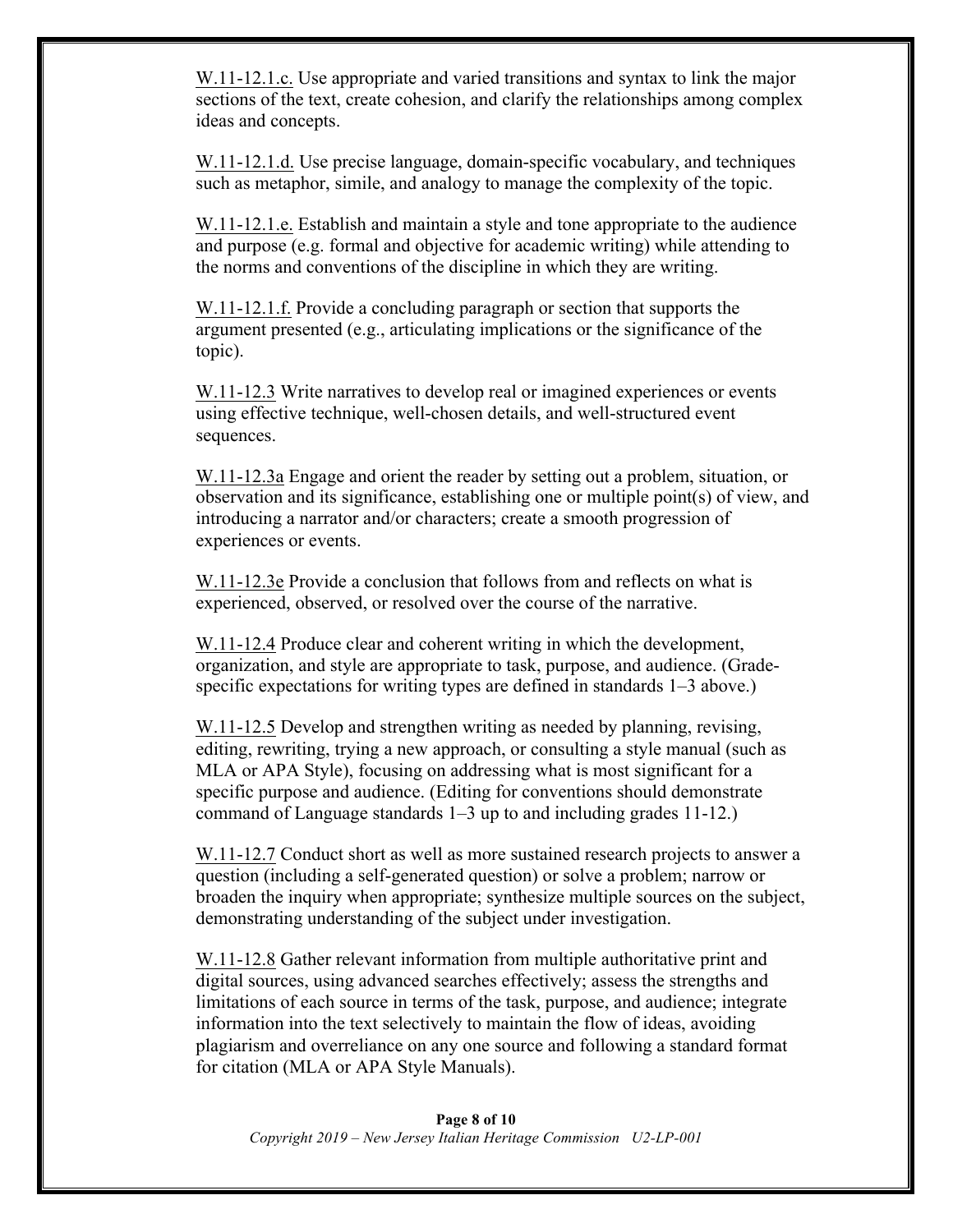W.11-12.9 Draw evidence from literary or informational texts to support analysis, reflection, and research.

W.11-12.9.a. Apply grades 11–12 Reading standards to literature (e.g., "Demonstrate knowledge of eighteenth-, nineteenth- and early twentieth-century foundational works, including how two or more texts from the same period treat similar themes or topics").

W.11-12.9.b. Apply grades 11–12 Reading standards to literary nonfiction (e.g., "Delineate and evaluate the reasoning in seminal texts, including the application of constitutional principles and use of legal reasoning [e.g., in U.S. Supreme Court Case majority opinions and dissents] and the premises, purposes, and arguments in works of public advocacy [e.g., The Federalist, presidential addresses]")

RH.9-10.1 Accurately cite strong and thorough textual evidence, to support analysis of primary and secondary sources, attending to such features as the date and origin of the information

RH.9-10.2 Determine the central ideas or information of a primary or secondary source; provide an accurate summary of how key events or ideas develop over the course of the text.

RH.9-10.3 Analyze in detail a series of events described in a text; determine whether earlier events caused later ones or simply preceded them.

RH.9-10.6 . Compare the point of view of two or more authors in regards to how they treat the same or similar topics, including which details they include and emphasize in their respective accounts.

RH.9-10.8 Compare and contrast treatments of the same topic, or of various perspectives, in several primary and secondary sources; analyze how they relate in terms of themes and significant historical concepts.

RH.9-10.9 Compare and contrast treatments of the same topic in several primary and secondary sources.

RH.11-12.1 Accurately cite strong and thorough textual evidence, (e.g., via discussion, written response, etc.), to support analysis of primary and secondary sources, connecting insights gained from specific details to develop an understanding of the text as a whole

RH.11-12.2 Determine the theme, central ideas, information and/or perspective(s) presented in a primary or secondary source; provide an accurate summary of how key events, ideas and/or author's perspective(s) develop over the course of the text